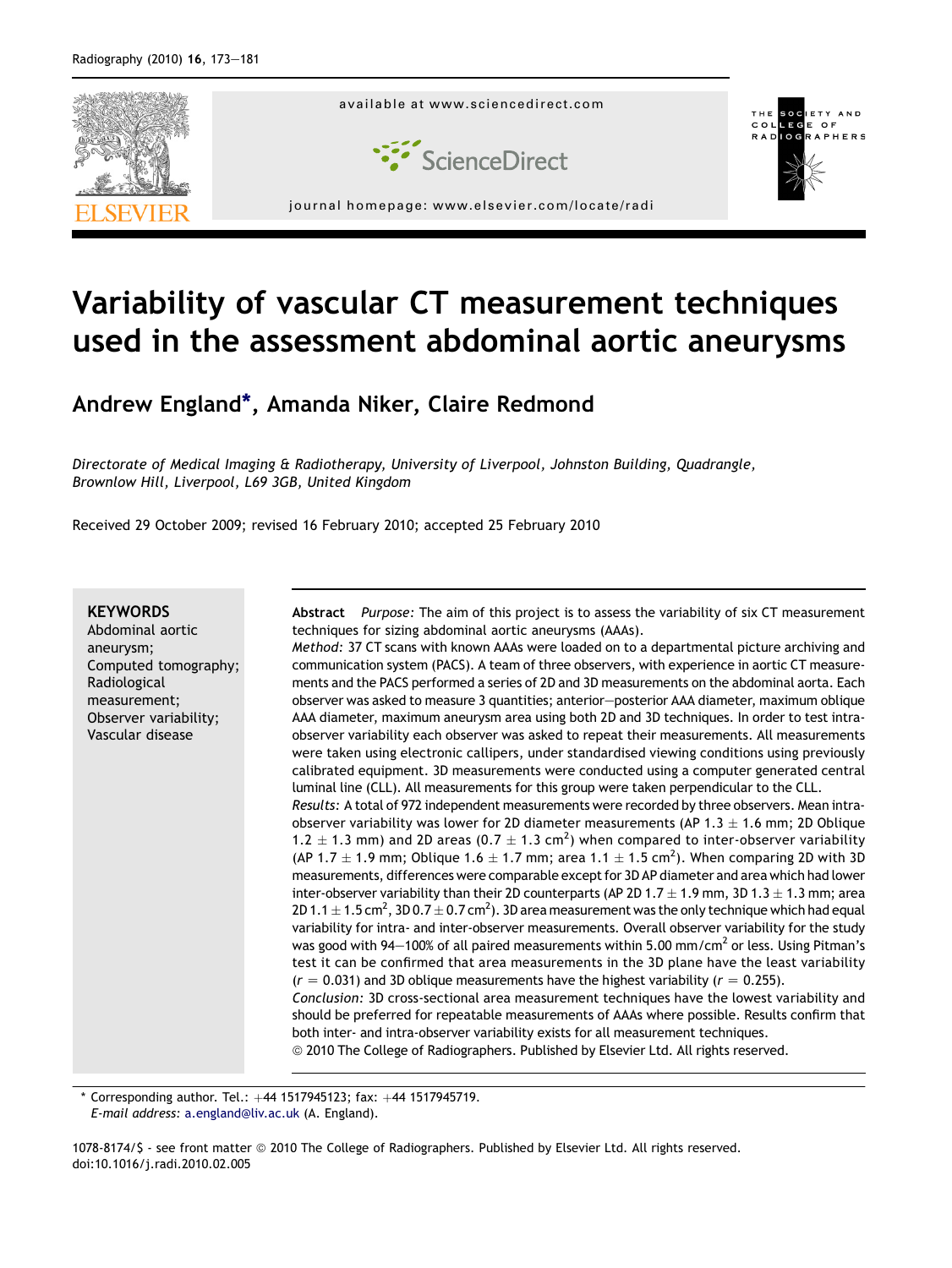#### Introduction

Abdominal Aortic Aneurysms (AAA) are often asymptomatic and may remain undetected; if an AAA remains unnoticed it will continue to grow with a high probability of rupture. The overall mortality rate for a rupture AAA is as high as 88%.<sup>[1](#page-7-0)</sup> In view of this high mortality there is a need for early diagnosis and treatment to prevent rupture.<sup>2</sup> With the diameter of the aneurysm correlating with the risk of rupture<sup>[3,4](#page-7-0)</sup> AAA management is guided by aneurysm size. Currently, if an aneurysm is 5.5 cm in diameter it is considered to be at high risk of rupturing and repair is recommended.<sup>5</sup> Surveillance of AAAs less than 5.5 cm in diameter has been reported as being safe with survival not improved by elective surgical repair. Consequently surveillance using vigilant clinical evaluation and ultrasound imaging is indicated in patients with AAAs  $4.0-5.4$  cm in diameter. Maximum AAA diameters are also a useful tool in monitoring patients following endovascular aortic aneurysm repair (EVAR). EVAR is a relatively new treatment option and durability problems have been reported with all commercially available aortic stent-grafts.<sup>6</sup> Secondary re-interventions may be required and have been reported in between 7 and 15% of EVAR patients.<sup>7,8</sup> The decision of whether to undertake any secondary procedures is often decided on the basis of follow-up AAA diameter measurements.

Both CT and Ultrasound can be used to diagnose and monitor AAAs but even with the same scan there is often a considerable amount of variability between measur[e](#page-7-0)ments. $9-12$  $9-12$  Variability can also occur internally within one observer (intra-observer variability) and between observers (inter-observer variability). In a clinical environment, minimising this variability is crucial as an inaccurate measurement could affect the decision of whether to intervene. In certain cases the risk of surgery could outweigh the risk of rupture<sup>13</sup> and therefore the measurements must be accurate to avoid any unnecessary risk. Furthermore, it is critical that measurements are precise when monitoring aortic aneurysms either pre- or post-treatment in order to give an accurate indication of growth or shrinkage which can again influence treatment decisions. There are a variety of measurement techniques used to size an aneurysm from CT scans including maximum diameter, area and volume.<sup>[14,15](#page-7-0)</sup> These can be undertaken using either 2D axial images or 3D reformatted images generated from 2D datasets. As well as the established variability between and within observers there is undoubtedly variability between individual measurement techniques.

The aim of this project is to investigate variability between various CT-based measurement techniques and to identify the method with the lowest variability and highest reproducibility. 3D image analysis techniques are becoming widely available on most radiology workstations and it is important to ascertain whether this dimension influences variability.

## Methods

Over a four-week period, 37 CT scans with known AAAs were selected from a clinical imaging archive. Each scan was obtained from the same CT scanner (Siemens Somatom Sensation 16, Siemens Medical Systems, Erlangen, Germany) using standard acquisition parameters (Table 1) and

| Table 1 | CT image acquisition protocol. |  |  |
|---------|--------------------------------|--|--|
|---------|--------------------------------|--|--|

| Parameter                   | Description                             |
|-----------------------------|-----------------------------------------|
| <b>CT Scanner</b>           | Siemens Somatom Sensation               |
| <b>Type</b>                 | $MSCT - 16$ slice                       |
| Slice thickness             | $2 \text{ mm}$                          |
| Reconstruction<br>interval  | $1 \text{ mm}$                          |
| Reconstruction<br>algorithm | <b>B30f</b>                             |
| Contrast<br>enhancement     | Intravenous                             |
| Contrast type               | Omnipaque 240 mg/mL                     |
| Contrast volume             | $100 \text{ ml}$                        |
| <b>Bolus tracking</b>       | Yes, triggered at T12                   |
|                             | (ROI abdominal aorta, 120HU threshold). |

subsequently viewed on a departmental PACS (Kodak Carestream PACS, Carestream Health, Rochester, MY). A team of three observers all trained in the PACS software and aortic CT measurements were asked to perform specific measurements on each of the CT datasets. All anatomical CT measurements were performed on a reporting grade workstation using two EIZO (EIZO Nanao Corpora-tion, Hakusan, Ishikawa, Japan) 3-mega-pixel monochrome monitors which had been previously calibrated for DICOM image analysis. Participants passed a near vision logMAR (logarithm of the minimum angle of resolution) test prior to the clinical measurements to ensure eyesight was not a variable in the study. Any anatomical measurements from the CT scans were obtained using electronic callipers with measurements recorded to 0.01 mm (diameter) and 0.01  $\text{cm}^2$  (area). All images were assessed using standard CT window levels (WW 700 WL 80). Research ethics approval was obtained from the Local NHS Research Committee prior to the start of the study.

For the two-dimensional (2D) study, observers were asked to scroll through each of the patient's CT datasets and identify the slice/image where the aneurysm was at its maximum size. Using this image, observers then measured the anteroposterior (AP) diameter of the aneurysm, ensuring the line of measurement passed through the centre of the aneurysm [\(Fig. 1\)](#page-2-0). The maximum oblique plane diameter measurement was then taken, where the aneurysm's diameter was at its greatest in any other plane than AP, again ensuring that the line passed through the centre of the aneurysm [\(Fig. 1](#page-2-0)). Next, using the region of interest (ROI) tool, the observers traced the outer perimeter of the aneurysm, which then indicated the aneurysm's maximum area [\(Fig. 2\)](#page-2-0).

For the 3D study, all CTs were loaded into the 3D vessel analysis program on the PACS and a semi-automated central luminal line (CLL) was generated. 17 of the original 37 CT scans were used for this part of the study. The other 20 CT scans had to be discarded due to the interference caused by the presence of a stent graft which affected the computer generated CLL. All measurements were taken perpendicular to the CLL at the point where the aneurysm was at its maximum ([Fig. 3](#page-2-0)). Using the same method as for the 2D scans, observers measured AP diameter, maximum oblique diameter and maximum area.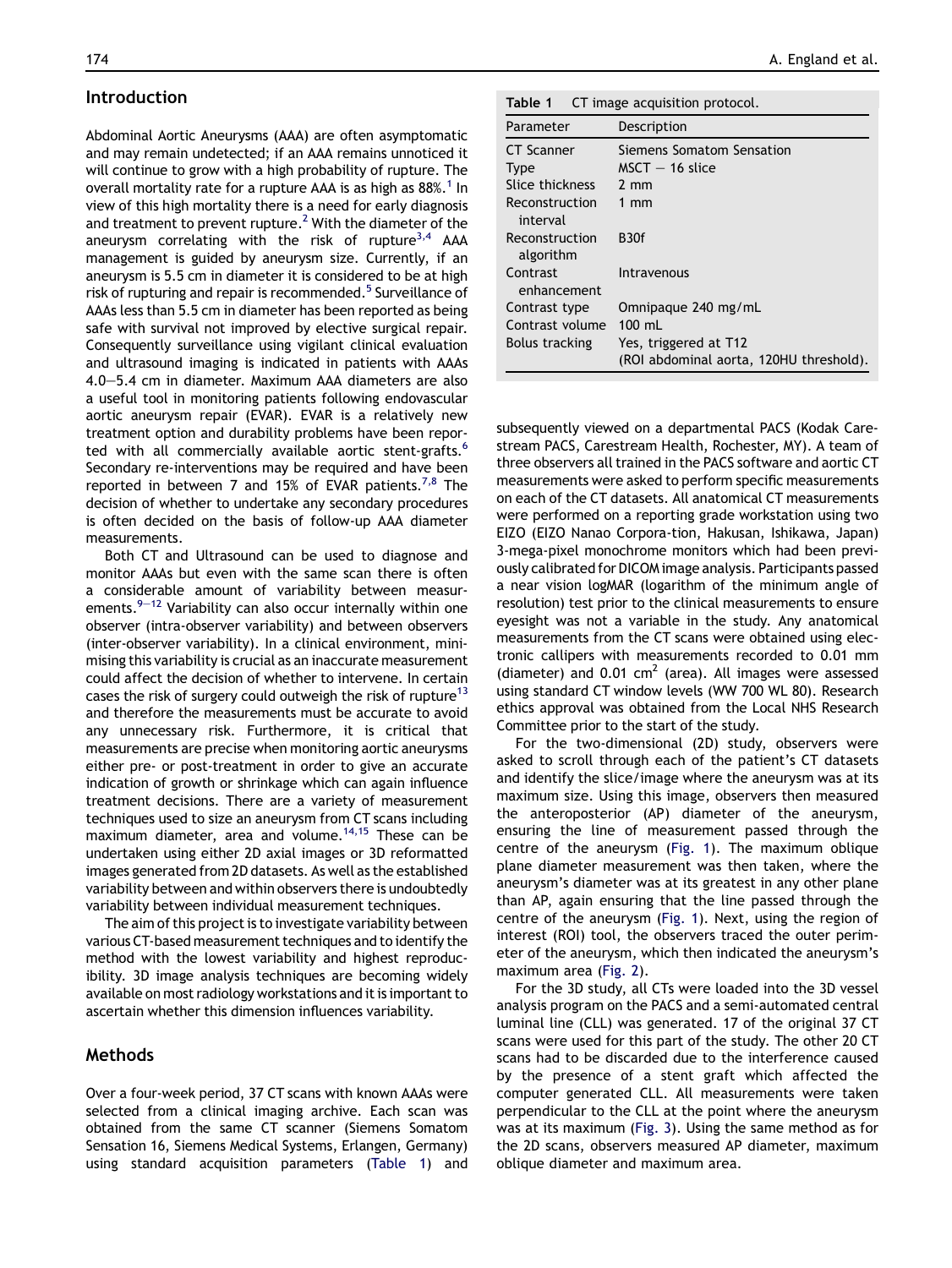<span id="page-2-0"></span>

Figure 1 2D axial CT image demonstrating an anteroposterior (AP) AAA measurement (green line) and maximum oblique diameter measurement (red line).

For both the 2D and 3D phases of the project all CT scans were presented to observers in a random order. All observers completed their measurement under standard radiological reporting conditions under ambient lighting. Observers performed measurements at eye level, to avoid parallax error; all measurements were repeated to test intra-observer variability. A suitable period of time was left between repeat readings so that observers would not be aware of their previous results. Observers were also blinded to the measurements taken by fellow observers. For both 2D and 3D measurements the maximum dimensions of the aneurysm was taken to be adventitia to adventitia. Observers were instructed that if the aneurysm contours were difficult to visualise in any way they should assume that the aneurysm maintains a conventional shape and measure accordingly. Observers were also told to exclude any structures that are not the aneurysm such as the bowel or inferior vena cava. Observers were asked to zoom all images so that the aneurysm covered a large percentage of the screen prior to any measurements.

## Statistical analysis

Analysis was undertaken using the statistical computer programmes SPSS 16.0 (SPSS Inc, Chicago, IL) and STATA 9.0



Figure 2 2D axial CT image demonstrating an area measurement (red perimeter line).



Figure 3 3D Sagittal image showing a computer generated central luminal line (CLL) (vertical green line). The aneurysm has been sized from images generated perpendicular to the CLL where the aneurysm is at its maximum.

(Statacorp, College Station, TX). Continuous data was expressed mean values plus or minus its standard deviation. Researchers also calculated the range and the percentage of paired measurements within  $\leq$  mm,  $\leq$  mm,  $\leq$  cm<sup>2</sup> and  $\leq$ 5 cm<sup>2</sup> difference. Where inferential statistical analysis took place P values of less than 0.05 were statistically significant. To determine the intra-observer variability the difference between the each observer's original and repeat measurements was calculated. The mean was then calculated so that the intra-observer variability of each observer could be compared. All the intra-observer variability data for all three observers was compiled so that comparisons between the techniques could be made. To determine the inter-observer variability, comparisons were made between all observers with all possible consistencies, i.e. Obs 1 vs Obs 2, Obs 1 vs Obs 3, Obs 2 vs Obs 3. Using the intraobserver and inter-observer data Bland Altman plots were created. The Bland Altman plots<sup>[16,17](#page-7-0)</sup> graphically portrayed the mean difference between the various measurement techniques and the size of the original measurement and enabled researchers to make a visual judgement of the variability between techniques. Pitman's test of difference in variance and intra-class correlations (ICC) were used to compare techniques with different units of measurement.<sup>[18](#page-7-0)</sup>

## Results

A total of 972 independent measurements were recorded by 3 observers. In the 2D investigation each observer made 222 measurements (including repeats) giving a total of 666 measurements, for the 3D study each observer performed 102 measurements (including repeats) giving a total of 306 measurements. The differences in paired measurements within each observer (intra-observer variability) and between observers (inter-observer variability) are summarised in [Table 2](#page-3-0).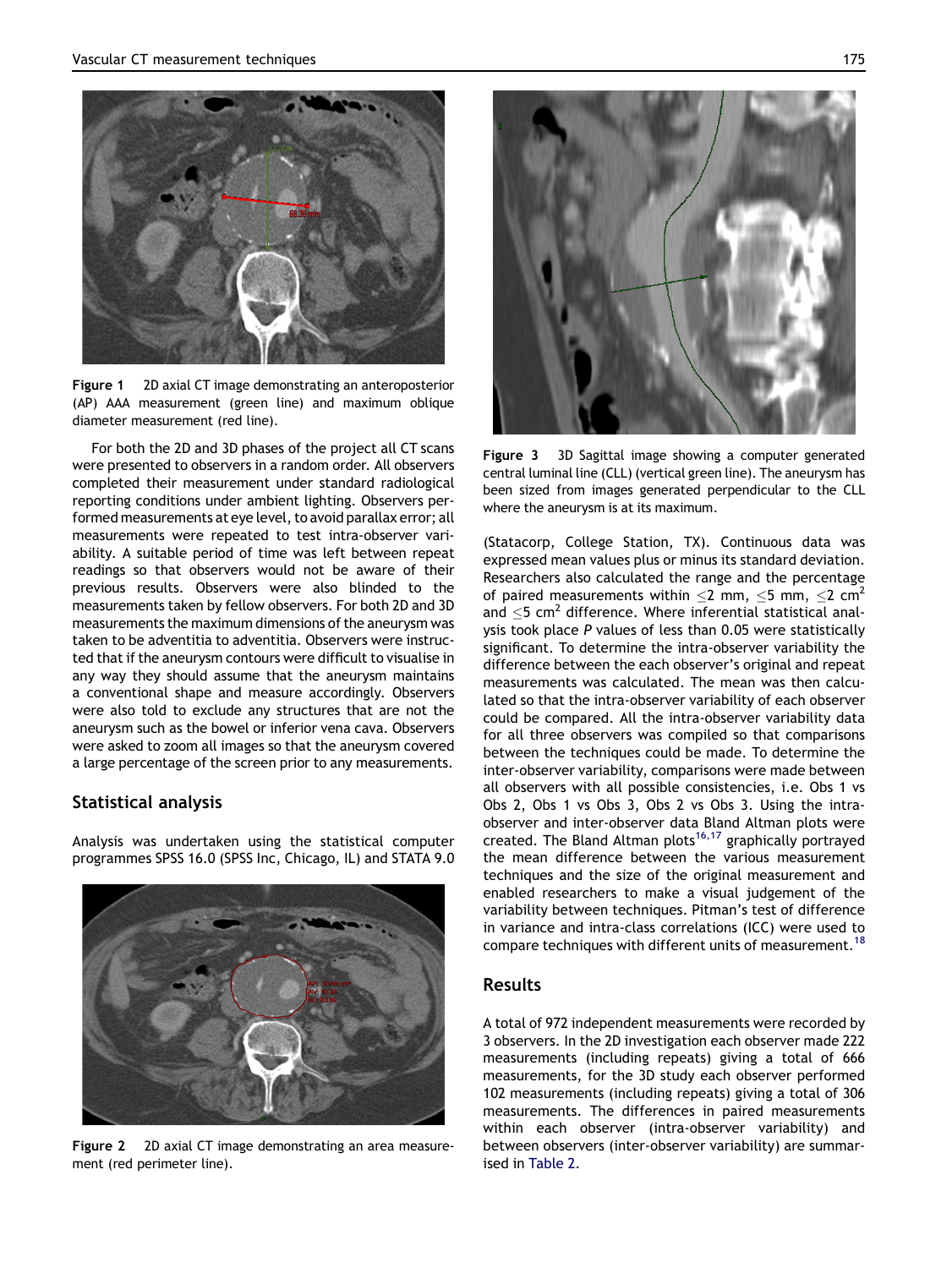<span id="page-3-0"></span>

|    |                                     | Intra Observer             |                                    |              | Inter Observer      |                                    |              |
|----|-------------------------------------|----------------------------|------------------------------------|--------------|---------------------|------------------------------------|--------------|
|    |                                     | <b>AP Diameter</b><br>(mm) | Oblique<br><b>Diameter</b><br>(mm) | Area $(cm2)$ | AP Diameter<br>(mm) | Oblique<br><b>Diameter</b><br>(mm) | Area $(cm2)$ |
| 2D | Mean                                | 1.3                        | 1.2                                | 0.7          | 1.7                 | 1.6                                | 1.1          |
|    | Standard<br><b>Deviation</b>        | 1.6                        | 1.3                                | 1.2          | 1.9                 | 1.7                                | 1.5          |
|    | Minimum                             | 0                          | 0                                  | 0            | 0.1                 | $\mathbf 0$                        | $\mathbf 0$  |
|    | Maximum                             | 10.2                       | 6.6                                | 9.4          | 10.4                | 8.3                                | 10           |
|    | $<$ 2 mm/cm <sup>2</sup>            | 94, (85%)                  | 92, (83%)                          | 106, (96%)   | 79, (71%)           | 82, (74%)                          | 98, (88%)    |
|    | $<$ 5 mm/cm <sup>2</sup>            | 106, (96%)                 | 109, (98%)                         | 108, (97%)   | 104, (94%)          | 105, (95%)                         | 108, (97%)   |
| 3D | Mean                                | 1.1                        | 1.2                                | 0.7          | 1.3                 | 1.6                                | 0.7          |
|    | <b>Standard</b><br><b>Deviation</b> | 1.4                        | 1.2                                | 0.9          | 1.3                 | 1.6                                | 0.7          |
|    | Minimum                             | 0                          | $\mathbf{0}$                       | $\Omega$     | $\Omega$            | $\mathbf{0}$                       | $\mathbf 0$  |
|    | Maximum                             | 5.4                        | 5.8                                | 5.8          | 6.8                 | 7.9                                | 3            |
|    | $<$ 2 mm/cm <sup>2</sup>            | 46, (90%)                  | 41, (80%)                          | 49, (96%)    | 39, (76%)           | 36, (70%)                          | 49, (96%)    |
|    | $\leq$ 5 mm/cm <sup>2</sup>         | 49, (96%)                  | 49, (96%)                          | 50, (98%)    | 49, (96%)           | 49, (96%)                          | 51, (100%)   |





Figure 4 a) Bland Altman plot of intra-observer variability for the 2D AP technique. b) Bland Altman plot of inter-observer variability for the 2D AP technique.

Figure 5 a) Bland Altman plot of intra-observer variability for the 2D Oblique technique. b) Bland Altman plot of interobserver variability for the 2D Oblique technique.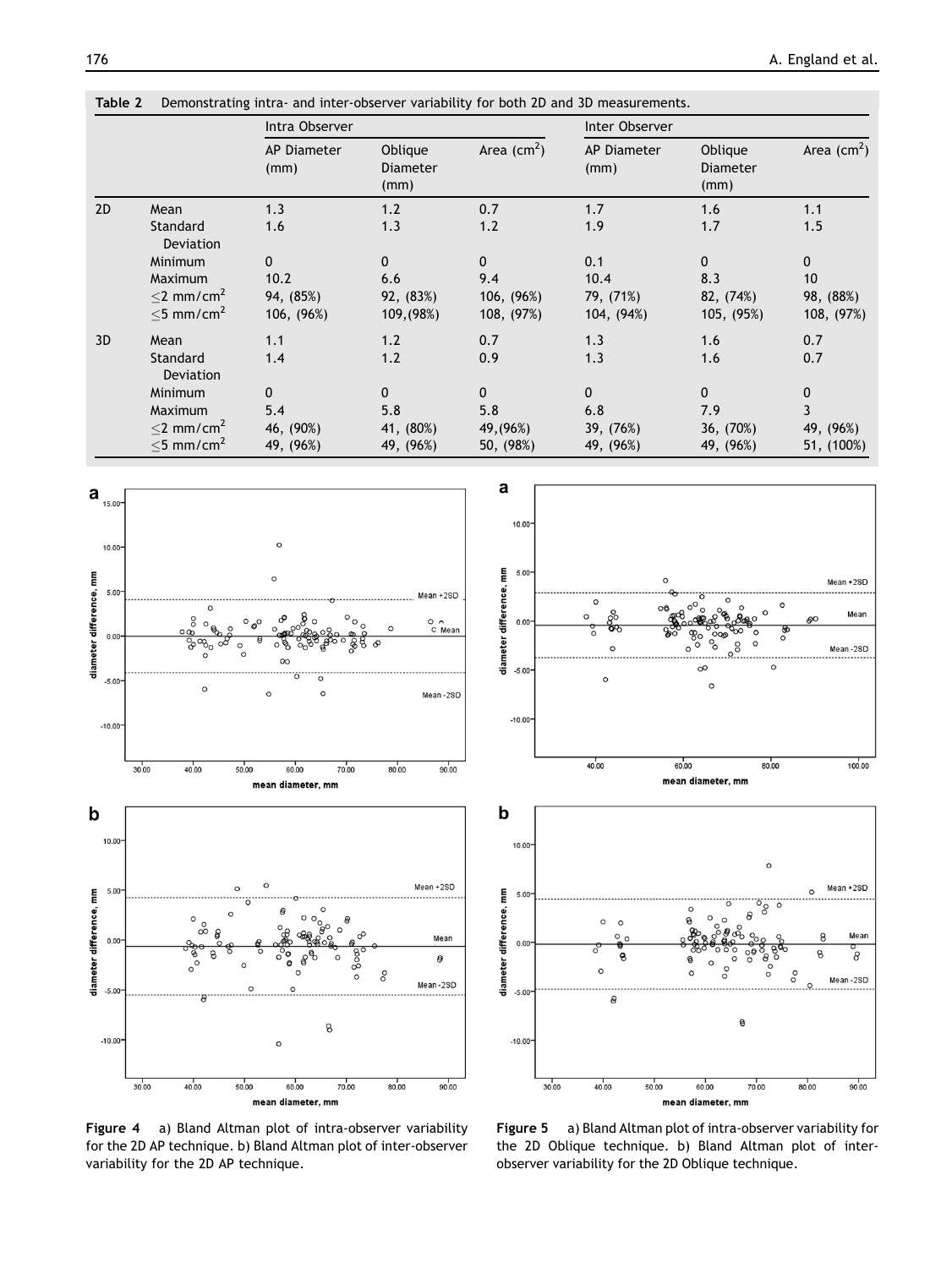Analysis of the results revealed small differences between the 2D AP and oblique diameter measurements either within a single observer or between observers. For 2D measurements there was an increase in inter-observer variability for all techniques when compared to intra-observer variability. The addition of evaluating the AAA in 3D using a CLL did not affect variability for oblique diameter measurements but did reduce variability for AP diameter measurements and the measurement of cross-sectional area. Analysis of Bland Altman graphs (Figs.  $4-9$  $4-9$ ) supports these findings and when combined with Pitman's analysis of variance and Intra-class correlations (ICC) confirm that measurement variability was lowest for 3D crosssectional area measurements (Tables  $3-5$ ).

#### **Discussion**

A variety of measurement techniques are available for the CT sizing of AAAs. Currently the commonest method for sizing an AAA is its maximum cross-sectional diameter.<sup>[14,15](#page-7-0)</sup> With advances in imaging technology AAA assessment using 3D reformatted images is increasingly more commonly. Modern workstations are able to generate parameters other than diameter and these may be useful when defining AAA size and guiding management. With variability well established between and within observers there is also the prospect of variability existing between measurement techniques. This project sought to compare variability between six CT-based measurement techniques; for 2D intra- and inter-observer measurements cross-sectional area was found to be the least variable technique with AP diameter being the most variable [\(Tables 2, 4, 5](#page-3-0)). For 2D techniques, findings suggest that the intra-observer variability is lower when compared to inter-observer variability. For 3D techniques, the intraobserver variability was also lower for both AP and Oblique diameter measurements. This could have been expected because all measurements are subjective; involvinga decision from each observer and even in the presence of clearly defined instructions each observer will make slightly different decisions when positioning a measurement. When faced with



Figure 6 a) Bland Altman plot of intra-observer variability for the 2D Area technique. b) Bland Altman plot of interobserver variability for the 2D Area technique.



Figure 7 a) Bland Altman plot of intra-observer variability for the 3D AP technique. b) Bland Altman plot of inter-observer variability for the 3D AP technique.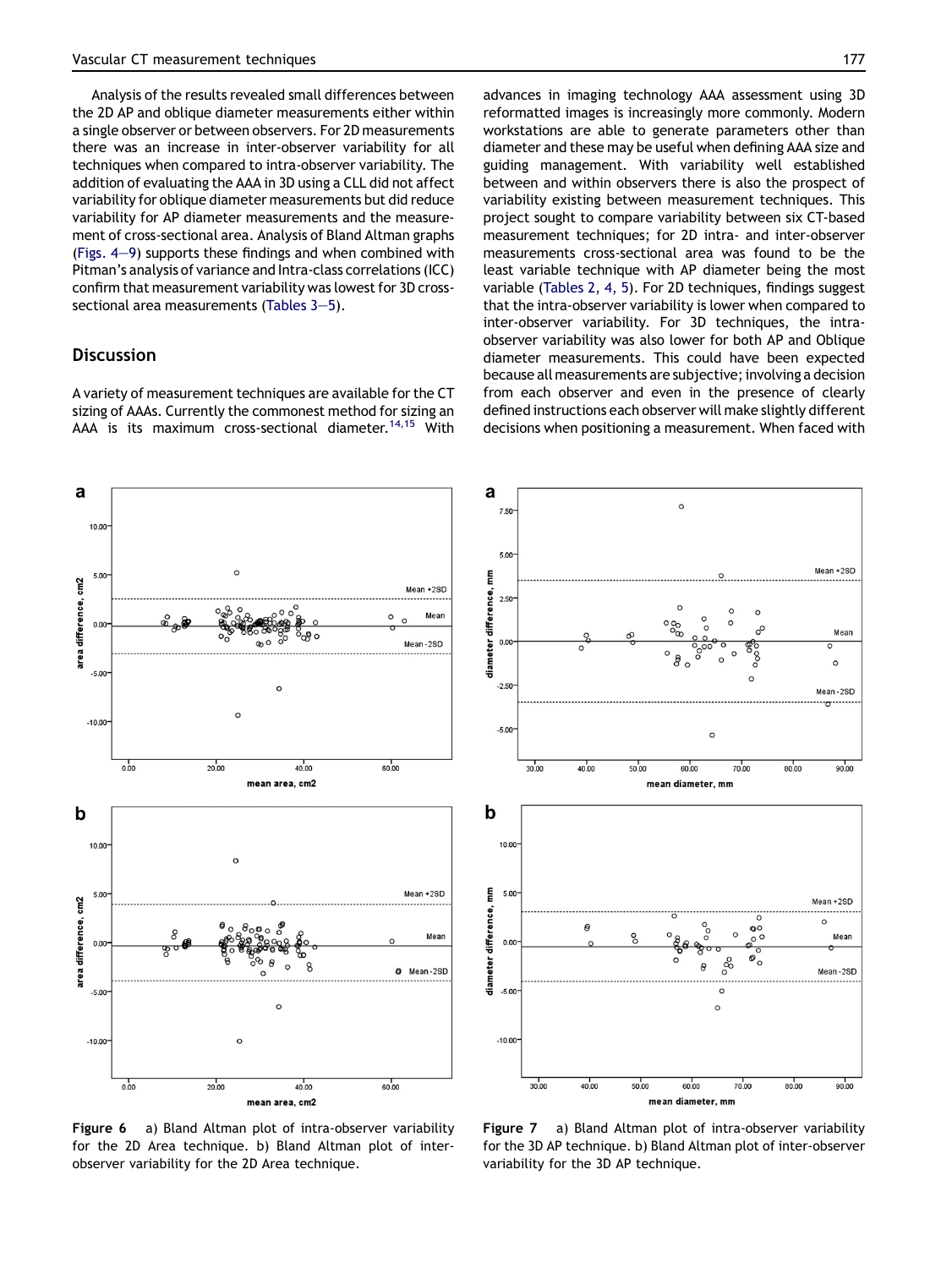

Figure 8 a) Bland Altman plot of intra-observer variability for the 3D Oblique technique. b) Bland Altman plot of interobserver variability for the 3D Oblique technique.

the same measurement conditions it is expected that the same observer would make similar decisions and hence intraobserver variability being lower. This has been reported in a recent study by Wyss et al.<sup>19</sup> who compared CT measurements of aortic anatomy within and between observers. Wyss et al. concluded that agreement within observers is superior to agreement between observers.

Using Pitman's test 3D cross-sectional area has consistently the lowest variability between techniques and should be preferred for repeatable measurements of the pre-treatment aneurismal aorta. Further indicating the reliability of 3D cross-sectional area is the ICC. A 0.998 ICC for 3D crosssectional area indicates a low variability between repeat measurements between observers. An explanation for the low variability of 3D cross-sectional area is that diameter measurements require the selection of two points on the aneurysm and then require the observer to identify the plane in which the diameter is at its maximum. This involves multiple decision processes whereas it could be argued that area calculations may be a simpler process as it requires the observer to identify the perimeter (all points surrounding the



Figure 9 a) Bland Altman plot of intra-observer variability for the 3D Area technique. b) Bland Altman plot of interobserver variability for the 3D Area technique.

aneurysm) and then the computer calculates the area. When viewing the AAA as a 3D structure the addition of a CLL further reduces measurement variability. This can be explained by reviewing [Fig. 2](#page-2-0) where it would appear easy to identify the maximum extend of the aneurysm from the CLL image as opposed to scrolling through several hundred 2D images and selecting a single image where the aneurysm it as its maximum. From our data we can argue that 3D evaluation of the AAA in combination with outlining the perimeter to produce a cross-sectional area is a simpler task and therefore leads to lower variability.

From analysing the intra-observer results, it can be argued that there is little difference between AP and Oblique diameters and cross-sectional areas when comparing 2D versus 3D measurements. This suggests that for a single person, it does not matter which technique is used, as they all have similar variability. In clinical life there would be more than one observer undertaking CT-based measurements and therefore inter-observer variability would be just as important. In a study, by Lederle et al., $^{20}$  $^{20}$  $^{20}$  who studied variability of AAA measurements, they also found that by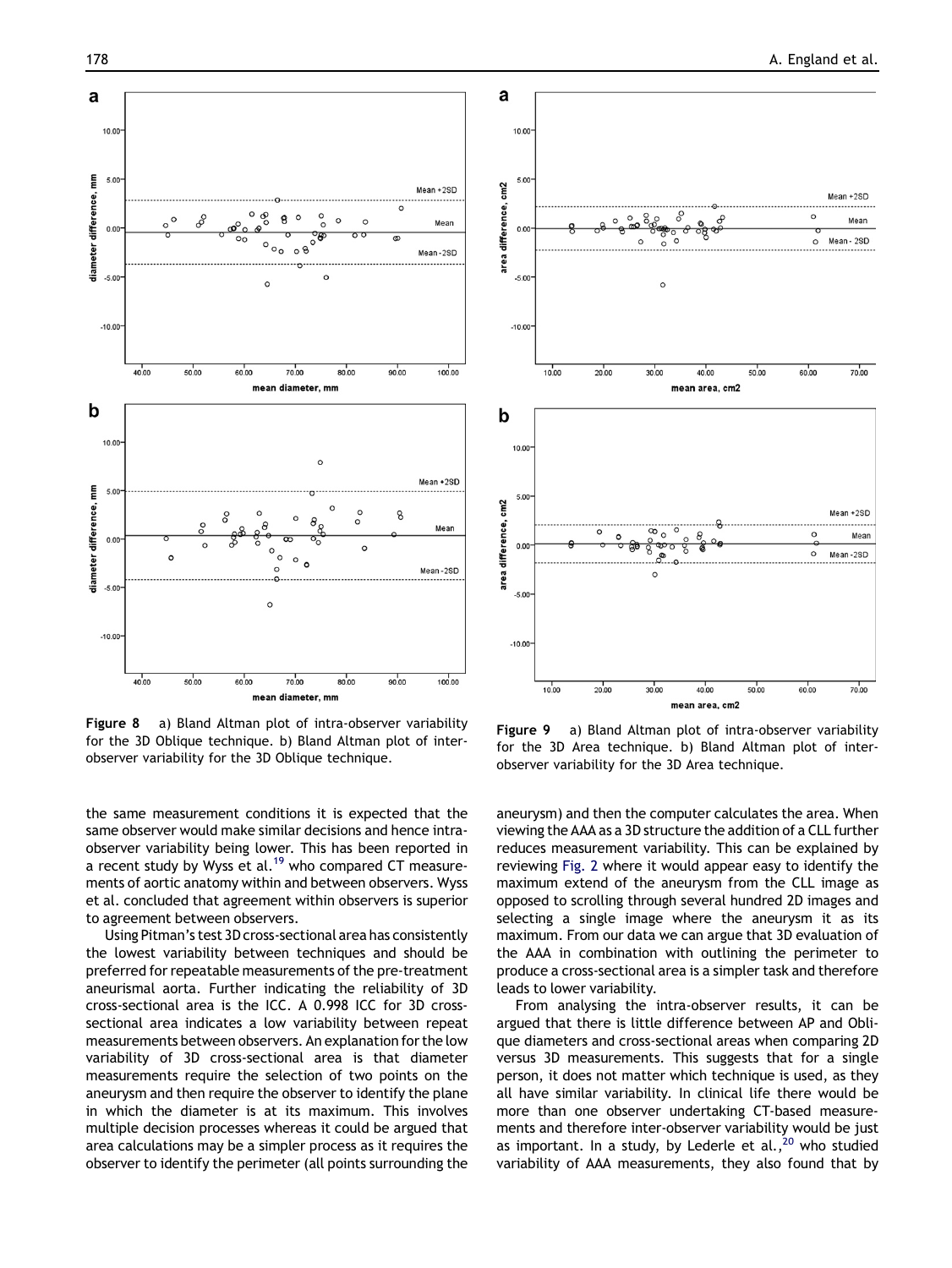<span id="page-6-0"></span>

| Table 3<br>Statistical analysis of Bland Altman plots (Intra-observer variability). |                      |                         |                         |                      |                      |                      |  |
|-------------------------------------------------------------------------------------|----------------------|-------------------------|-------------------------|----------------------|----------------------|----------------------|--|
|                                                                                     | 2D AP                | 3D AP                   | 2D Oblique              | 3D Oblique           | 2D Area              | 3D Area              |  |
| Lim. of<br>agreement                                                                | $-4.077$ to<br>4.110 | $-3.475$ to<br>$-3.501$ | $-3.758$ to<br>2.898    | $-3.701$ to<br>2.826 | $-3.048$ to<br>2.545 | $-2.51$ to<br>2.182  |  |
| Mean diff.                                                                          | 0.016                | 0.013                   | $-0.43$                 | $-0.437$             | $-0.251$             | $-0.035$             |  |
| 95% CI                                                                              | $-0.369$ to<br>0.401 | $-0.477$ to<br>0.504    | $-0.743$ to<br>$-0.117$ | $-0.896$ to<br>0.021 | $-0.514$ to<br>0.012 | $-0.346$ to<br>0.277 |  |
| Pitman's<br>Test, r                                                                 | 0.035                | 0.209                   | 0.045                   | 0.045                | 0.077                | 0.001                |  |
| P Value                                                                             | 0.717                | 0.158                   | 0.64                    | 0.334                | 0.427                | 0.995                |  |

CI, confidence interval.

limiting the number of observers this lowers variability which is a feature in keeping with our findings.

For the 2D measurements, the lowest percentage of measurements less than 5 mm/cm<sup>2</sup> was 94% and the highest was 98%, demonstrating that for both inter- and intraobserver measurements, there were not many extreme outliers. For the 3D measurements, the lowest percentage of measurements less than 5 mm/cm<sup>2</sup> was 96% and the highest was 100%. This again may demonstrate that 3D is more reliable as there are fewer extreme outliers. When categorising the results both 2D and 3D techniques are very similar and on this basis it is difficult to justify whether one technique is clinically better than another. Large diameter differences may have clinical implications; this could ultimately influence the decision to operate or undertake secondary reintervention. Data from our study suggests that all these techniques are clinically adequate as they all demonstrate a high level of accuracy, in an age where procedural success may be determined by AAA size changes it is important to have the most precise and reproducible measurement technique.

Several comments can be made about our study. From interpretation of the Bland Altman graphs, it would appear that the variability does not increase with aneurysm size. The study dataset did use mid-ranged AAAs  $(39-89$  mm) and therefore if the results are applied to very small or large aneurysms they should be used with caution. Both AP and Oblique diameter measurements are directly comparable because they are measured in millimetres. This is not the case with area, as it is measured in centimetres squared and therefore variability of area cannot be directly compared to AP and Oblique diameters using traditional descriptive statistics. To overcome this Pitman's and ICC tests were included to allow the comparison of measurement differences regardless of units. A further problem in 2D measurements is that the maximum extent of the aneurysm could be at a point where the aorta is bending in the abdomen. Measurements undertaken on this slice would therefore be inaccurate because an elliptical image would be produced and could lead to underestimation of the maximum diameter due to the aneurysm not lying perpendicular to the imaging plane. Use of a CLL should reduce this measurement error as all measurements are forcibly taken perpendicular to a reference line automatically plot though the centre of the aortic lumen. CLLs are not without their problems and there may be variations to the CLL generated by the computer. The 3D CLL follows the path of the contrast material in the aortic lumen; this does not always sit in the centre of the aneurysm and can therefore can occasionally lead to inaccurate crosssectional measurements generated perpendicular to this CLL or fail to produce a line in poor or no contrast examinations. It was for this reason that 20 CT scans were excluded from the 3D analysis as they contained stentgrafts implanted into the aorta and this created an abnormal aortic lumen which could have affected the resultant CLL and cross-sectional measurement. Further discussion on this point is needed as questions may be raised about the generalisability of our findings. With no post-endovascular CT scans included in the 3D analysis lower variability of 3D techniques has only been proven for pre-operative aortic CT scans. If 3D assessment of an AAA is not possible then study findings suggest that the 2D area technique still offers lower variability (ICC 0.992 95% CI 0.988-0.995) when compared to other 2D techniques.

Further research can be recommended following this study. A comparison of area with volume may be useful as many author's report volume being a more accurate indi-cator of aneurysm stress/rupture risk. <sup>[21](#page-8-0)</sup> This is debatable

|                      | 2D AP                   | 3D AP                   | 2D Oblique           | 3D Oblique           | 2D Area                 | 3D Area              |
|----------------------|-------------------------|-------------------------|----------------------|----------------------|-------------------------|----------------------|
| Lim. of<br>agreement | $-5.511$ to<br>4.257    | $-4.072$ to<br>3.036    | $-4.769$ to<br>4.421 | $-4.193$ to<br>4.902 | $-3.922$ to<br>3.244    | $-1.800$ to<br>2.072 |
| Mean diff.           | $-0.627$                | $-0.518$                | $-0.174$             | 0.355                | $-0.339$                | 0.136                |
| 95% CI               | $-1.086$ to<br>$-0.168$ | $-1.017$ to<br>$-0.018$ | $-0.606$ to<br>0.258 | $-0.285$ to<br>0.994 | $-0.676$ to<br>$-0.002$ | $-0.136$ to<br>0.408 |
| Pitman's<br>Test, r  | $-0.067$                | $-0.161$                | 0.047                | 0.255                | $-0.152$                | 0.031                |
| P Value              | 0.489                   | 0.272                   | 0.624                | 0.071                | 0.119                   | 0.832                |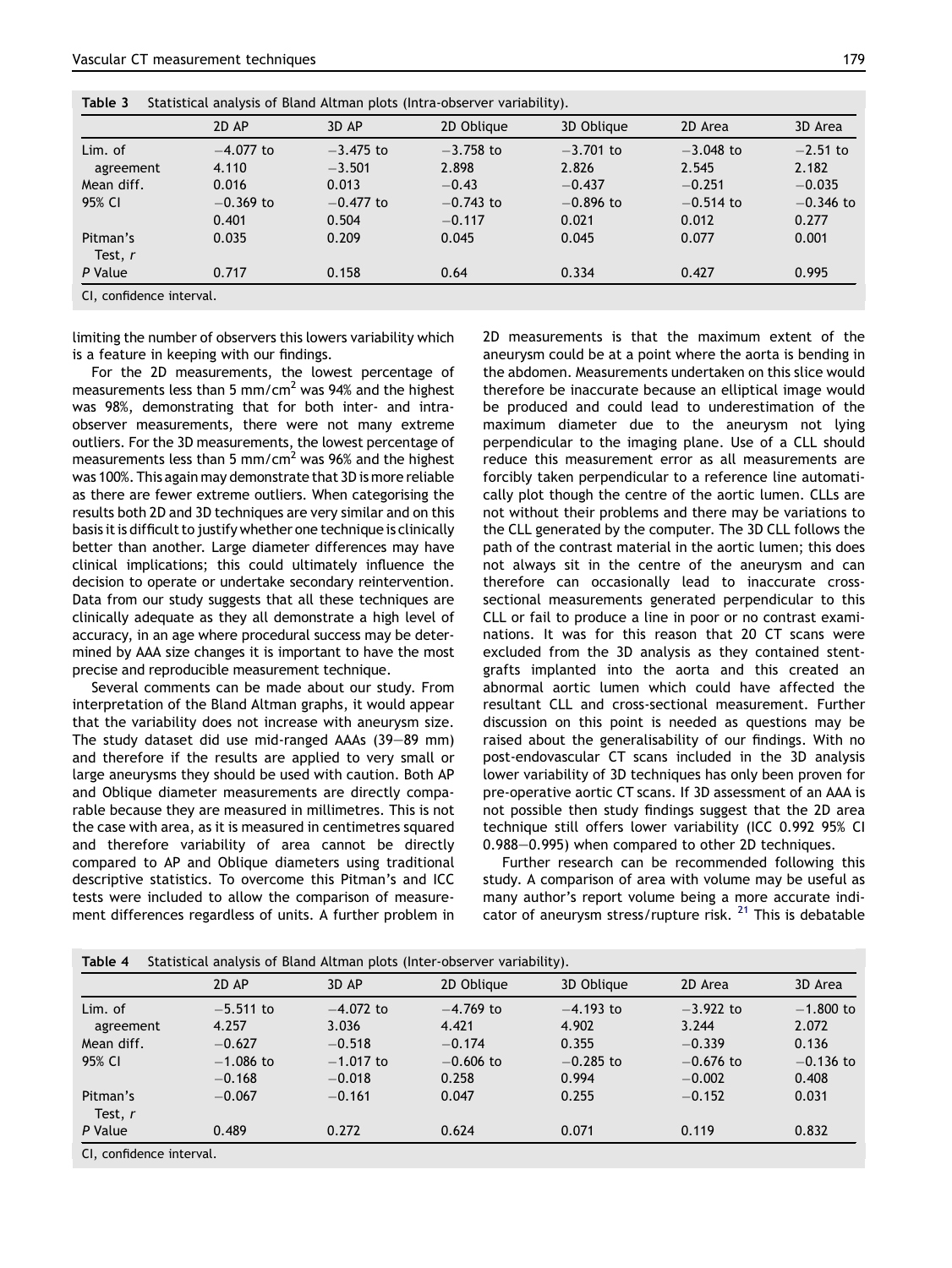<span id="page-7-0"></span>Table 5 Table to show ICC (Intra-class correlation).

|              |            | 2D   |                                                                                                                                                   | 3D |  |  |
|--------------|------------|------|---------------------------------------------------------------------------------------------------------------------------------------------------|----|--|--|
|              |            | ICC. | $ICC$ , 95% $CI$ $ICC$ $ICC$ , 95% $CI$                                                                                                           |    |  |  |
| <b>Inter</b> | AP<br>Area |      | $0.988$ $0.983 - 0.992$ $0.993$ $0.987 - 0.996$<br>Oblique 0.990 0.985-0.993 0.989 0.981-0.994<br>$0.992$ $0.988 - 0.995$ $0.998$ $0.996 - 0.999$ |    |  |  |
| Intra        | Area       |      | AP 0.992 0.988-0.994 0.993 0.988-0.996<br>Oblique 0.995 0.992-0.996 0.995 0.990-0.997<br>$0.995$ $0.993 - 0.997$ $0.997$ $0.955 - 0.998$          |    |  |  |

as many workstations do not have the ability to quantify AAA volume. In addition the calculation of volume can be time consuming and as reported by Abada et al. $^{22}$  $^{22}$  $^{22}$  does not necessarily provide additional clinical information and should only be reserved for cases where diameters do not allow classification. It is apparent from both this study and previous work<sup>12</sup> that the ability of an observer to visualise the boundaries of the aorta is undoubtedly a factor in accurate measuring. Future studies should seek to examine the effect of visual contrast sensitivity on CT measurement performance. Automated measurement techniques have been proposed as an option to further lower the variability by limiting the number of decisions made by the observer. This has been recently shown in a study by Wyss et al.<sup>19</sup> where measurement techniques which involved minimal observer input were subject to lower variability than techniques which required more observer decision making. Other studies have also shown that by using automated measurement techniques variability can be further reduced.<sup>[23](#page-8-0)</sup> Fully automated measurement techniques are highly desired within the radiological community as they can significantly reduce the reporting times. Fully automated techniques will require evidence of validation against a gold standard. With no knowledge on the true dimensions of an AAA the gold standard is at present manual measurement by a radiologist. Studies will need to prove validation of these automated techniques against a gold standard prior to widespread integration of these technologies into the clinical practice.

## Conclusion

Measurement of maximum AAA cross-sectional area using a central luminal line (CLL) is the least variable measurement technique for the pre-operative assessment of AAAs. Observer variability was found to be independent of AAA size and is lower for repeat measurements between the same observer (intra-observer variability). Variability exists for all techniques and clinicians' should be aware of this when defining treatment. 3D CLL assessment of maximum aortic size is limited in patients with aortic stent-grafts implanted as device interference can generate an abnormal CLL which would undoubtedly affect any corresponding measurements.

#### References

1. Bengtsson H, Bergqvist D. Ruptured abdominal aortic aneurysm: a population-based study. J Vasc Surg 1993 Jul;  $18(1)$ :  $74-80$ .

- 2. Cosford PA, Leng GC. Screening for abdominal aortic aneurysm. Cochrane Database Syst Rev 2007;(2) [CD002945].
- 3. Giannoglou G, Giannakoulas G, Soulis J, Chatzizisis Y, Perdikides T, Melas N, et al. Predicting the risk of rupture of abdominal aortic aneurysms by utilizing various geometrical parameters: revisiting the diameter criterion. Angiology 2006 Aug; 57(4): 487-94.
- 4. Davies RR, Gallo A, Coady MA, Tellides G, Botta DM, Burke B, et al. Novel measurement of relative aortic size predicts rupture of thoracic aortic aneurysms. Ann Thorac Surg 2006 Jan; 81(1): 169-77.
- 5. Scott RA, Tisi PV, Ashton HA, Allen DR. Abdominal aortic aneurysm rupture rates: a 7-year follow-up of the entire abdominal aortic aneurysm population detected by screening. J Vasc Surg 1998 Jul; 28(1): 124-8.
- 6. Chuter TA. Durability of endovascular infrarenal aneurysm repair: when does late failure occur and why? Semin Vasc Surg 2009 Jun; 22(2): 102-10.
- 7. Brown LC, Greenhalgh RM, Kwong GP, Powell JT, Thompson SG, Wyatt MG. Secondary interventions and mortality following endovascular aortic aneurysm repair: device-specific results from the UK EVAR trials. Eur J Vasc Endovasc Surg 2007 Sep; 34(3):281-90 [Epub 2007 Jun 15].
- 8. Ouriel K, Clair DG, Greenberg RK, Lyden SP, O'Hara PJ, Sarac TP, et al. Endovascular repair of abdominal aortic aneurysms: device-specific outcome. J Vasc Surg 2003 May;37(5): 991-998.
- 9. Aarts NJ, Schurink GW, Schultze Kool LJ, Bode PJ, van Baalen JM, Hermans J, et al. Abdominal aortic aneurysm measurements for endovascular repair: intra- and interobserver variability of CT measurements. Eur J Vasc Endovasc Surg 1999 Dec; 18(6): 475-80.
- 10. Bowden DJ, Aitken SR, Wilkinson IB, Dixon AK. Interobserver variability in the measurement of abdominal aortic calcification using unenhanced CT. Br J Radiol 2009 Jan;82(973):  $69 - 72.$
- 11. Cayne NS, Veith FJ, Lipsitz EC, Ohki T, Mehta M, Gargiulo N, et al. Variability of maximal aortic aneurysm diameter measurements on CT scan: significance and methods to minimize. J Vasc Surg 2004 Apr; 39(4): 811-5.
- 12. England A, Butterfield JS, Ashleigh RJ. Observer variation in vascular CT measurements of the abdominal aorta. Radiography 2008 Nov;  $14(4):282-7$ .
- 13. Treiman RL, Hartunian SL, Cossman DV, Foran RF, Cohen JL, Levin PM, et al. Late results of small untreated abdominal aortic aneurysms. Ann Vasc Surg 1991 Jul;5(4):  $359 - 62$ .
- 14. Diehm N, Kickuth R, Gahl B, Do DD, Schmidli J, Rattunde H, et al. Intraobserver and interobserver variability of 64-row computed tomography abdominal aortic aneurysm neck measurements. J Vasc Surg 2007 Feb;  $45(2):263-8$ .
- 15. Diehm N, Baumgartner I, Silvestro A, Herrmann P, Triller J, Schmidli J, et al. Automated software supported versus manual aorto-iliac diameter measurements in CT angiography of patients with abdominal aortic aneurysms: assessment of inter- and intraobserver variation. Vasa 2005 Nov;34(4): 255-61
- 16. Bland JM, Altman DG. Statistical methods for assessing agreement between two methods of clinical measurement. Lancet 1986 Feb 8;1(8476):307-10.
- 17. Bland JM, Altman DG. Comparing methods of measurement: why plotting difference against standard method is misleading. Lancet 1995 Oct 21;346(8982):1085-7.
- 18. Bartko JJ. Measures of agreement: a single procedure. Stat Med 1994 Mar 15-Apr 15;13(5-7):735-45.
- 19. Wyss TR, Dick F, England A, Brown LC, Rodway AD, Greenhalgh RM. Three-Dimensional Imaging Core Laboratory of the endovascular aneurysm repair trials: validation of